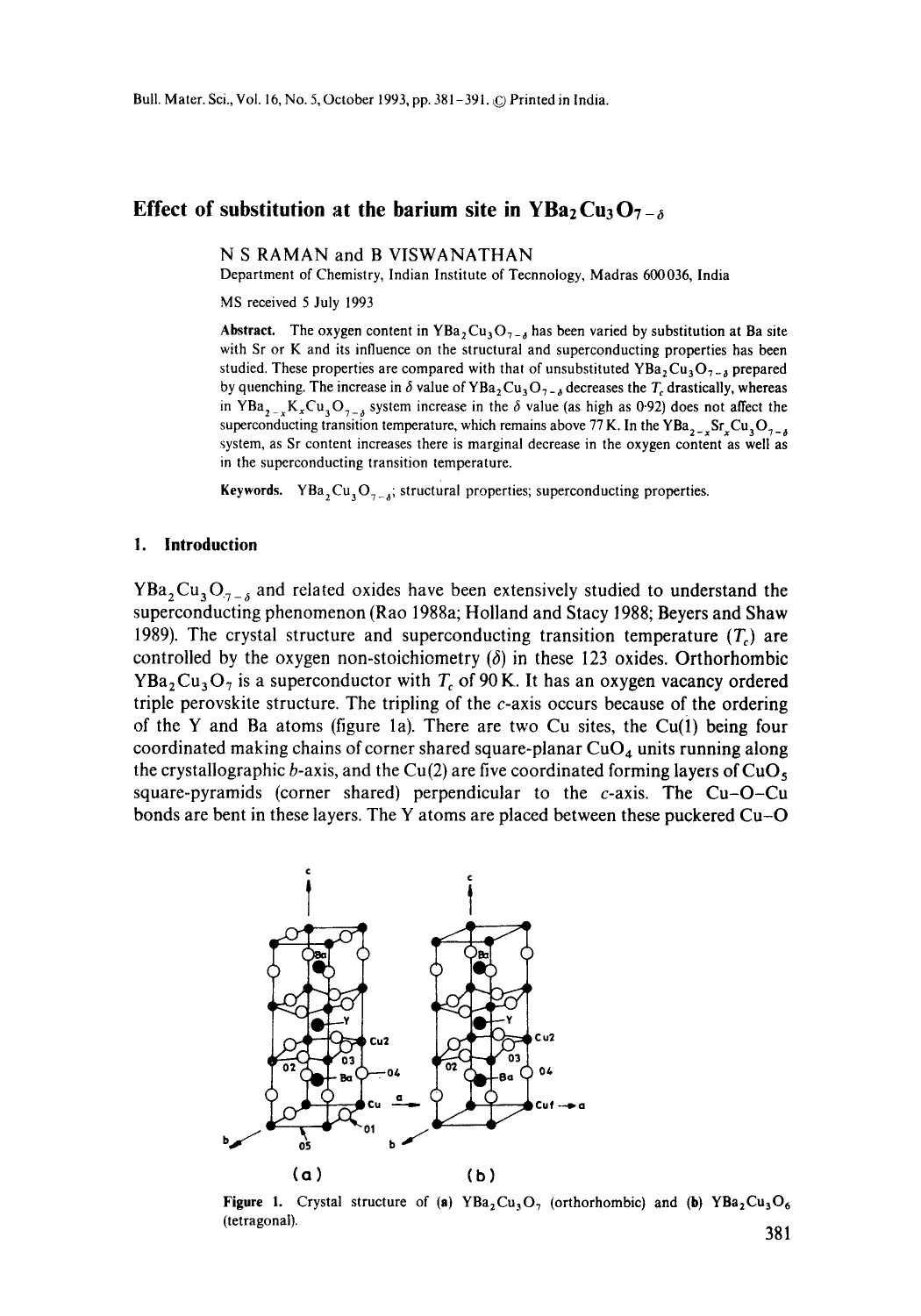layers. The orthorhombicity in this oxide is attributed to the ordering of the oxygen atoms preferentially on the O(1) sites leaving the O(5) sites empty. The YBa<sub>2</sub>Cu<sub>3</sub>O<sub>6</sub> oxide has oxygen atoms neither at  $O(1)$  nor at  $O(5)$  sites (figure 1b) and crystallizes in a tetragonal structure. The structure of the  $YBa<sub>2</sub>Cu<sub>3</sub>O<sub>7-A</sub>$  oxides, having intermediate oxygen content, depends crucially on the order/disorder of oxygen between the O(1) and 0(5) sites which influences the superconducting behaviour (Jogersen *et al* 1987; Rao 1988b). The preparation condition influences the ordering/disordering of oxygen atoms at the O(1) and 0(5) sites (Gallagher *et al*  1987; Farneth *et al* 1988).

It is known that the oxygen content in  $YBa<sub>2</sub>Cu<sub>3</sub>O<sub>7-6</sub>$  can be varied (Kanno *et al* 1987; Kwok *et al* 1988; Liang and Nakamura 1988). The effect of oxygen content on the structural and superconducting properties is well established (Cava *et al* 1987; Gallagher *et al* 1987). In the present study the oxygen content in  $YBa_2Cu_3O_{7-\delta}$  has been varied by substitution at Ba site which is proximate to Cu-O planes and chains with Sr or K, and its influence on the structural and superconducting properties has been studied.

### **2. Experimental**

The 123 oxides were prepared by solid state reaction from the corresponding stoichiometric amounts of  $Y_2O_3$ , CuO, BaCO<sub>3</sub>(SrCO<sub>3</sub> or K<sub>2</sub>CO<sub>3</sub>). The Sr substituted systems were given heat treatment using an alumina crucible at 1203 K in air for 24 h. The pellets of the resulting compound were heated at 1153 K in oxygen for 24 h.

Stoichiometric amounts of  $Y_2O_3$ , CuO, BaCO<sub>3</sub> and K<sub>2</sub> CO<sub>3</sub> were mixed thoroughly and made into pellets. These pellets were heated at 1153 K for 24h in air with intermittent grinding and repelletizing. Tbe final heat treatment was carried out at 1103 K in oxygen for 24 h. (To avoid potassium diffusion into the alumina crucible, the crucible which was used for the preparation of pure  $YBa<sub>2</sub>Cu<sub>3</sub>O<sub>7-δ</sub>$  was used again, i.e. the crucible was coated with  $YBa<sub>2</sub>Cu<sub>3</sub>O<sub>7-\delta</sub>$ ).

The systems  $YBa_2Cu_3O_{7-\delta}$  with different  $\delta$  values were prepared by quenching method. The stoichiometric amounts of  $Y_2O_3$ , BaCO<sub>3</sub> and CuO were thoroughly mixed and heated at 1223K for 24h with intermittent grinding. After cooling to room temperature, the powder samples were pelletized. The pellets were heated at 1173 K in flowing oxygen for 6 h and then cooled to different quenching temperatures  $(T_a)$ : 673, 773, 873, 973, 1073 and 1173 K. After heating at these temperatures in flowing oxygen for 12h the samples were quenched to liquid nitrogen temperature. All the samples were kept in a desiccator, since these oxides are sensitive to moisture and  $CO<sub>2</sub>$ .

Powder X-ray diffraction studies were carried out on a Phillips diffractometer (model PWlI40). Lattice parameters were obtained by a least squares fitting procedure. The oxygen contents were evaluated by oxygen evolution (Kawamura and Hiratani 1987) and iodometric (Harris and Hewston 1987) methods. Superconducting transition temperatures of the sintered pellets were obtained from d.c. four probe resistivity method (Pragasam *et al* 1990).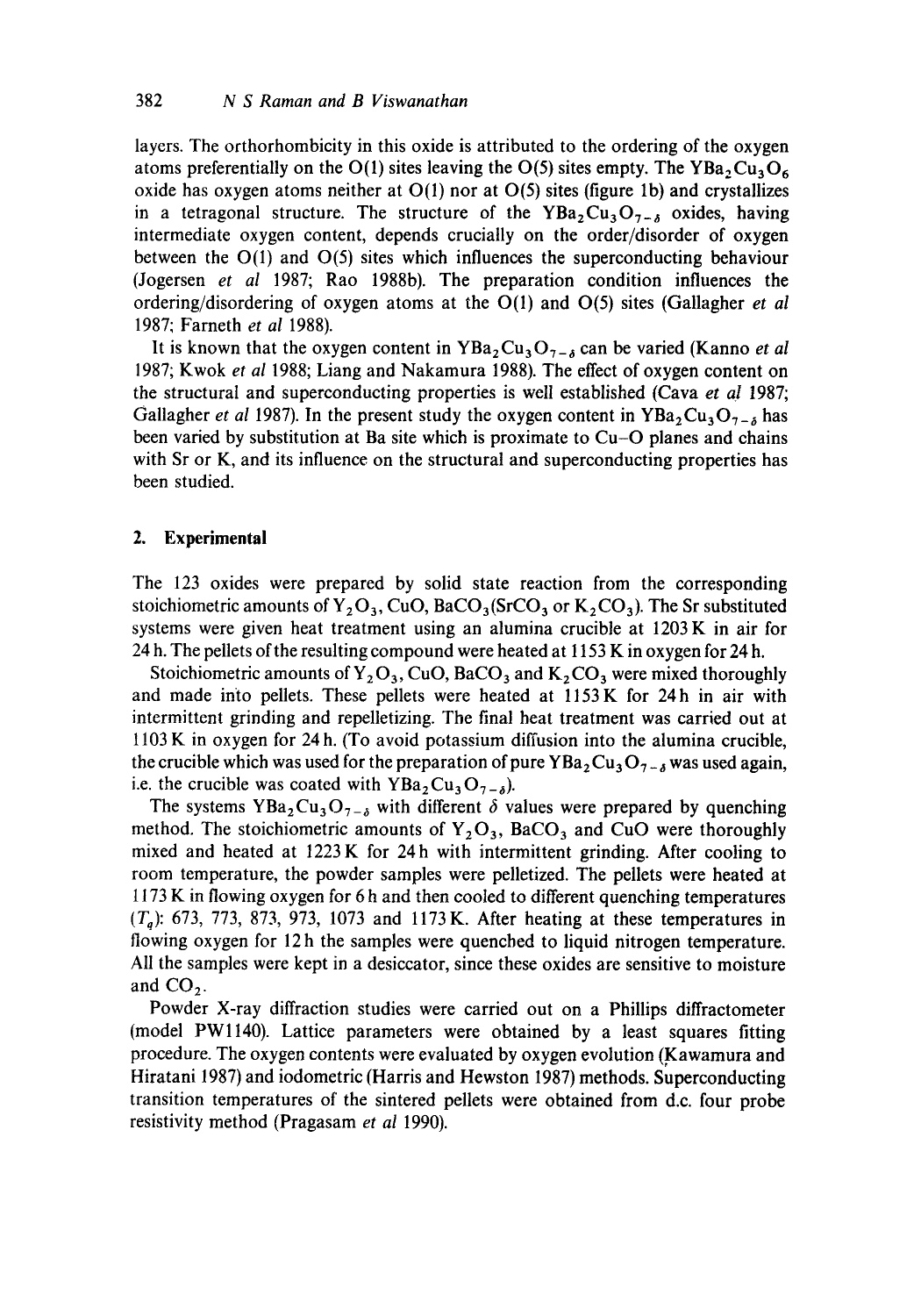## **3. Results**

The lattice parameters and orthorhombicity ( $\varepsilon$ ), which is defined as  $\varepsilon = 2(b - a)/a + b$ (where  $a$  and  $b$  are the lattice parameters), are given in table 1. The variation of lattice parameters and cell volume with strontium content  $x$ , is shown in figure 2. The lattice parameters decrease with increase in Sr content. There is drastic decrease in the lattice parameter c compared to a and b especially for Sr content  $x \le 0.6$ . This is due to geometrical considerations. A similar observation was made by Ono *et al* (1987), where the lattice parameter c was found to decrease drastically for  $x \le 0.5$ , but was nearly constant for systems with  $x > 0.5$ . This was attributed to smaller size of  $Sr^{2+}$  $(1.12~\text{\AA})$  compared to Ba<sup>2+</sup> (1.35 Å) which has pronounced effect on c parameter because the lattice parameter c is approximately three times  $a$  or  $b$ . It appears that the system attains maximum contraction at Sr content  $x \approx 0.6$ .

The oxygen non-stoichiometry  $(\delta)$  measured by oxygen evolution and iodometry are given in table 1. The  $\delta$  values are found to be 0.17 + 0.02 but for the system with  $x = 1.0$ , where the  $\delta$  value is 0.33. The resistivity versus temperature plots for the Sr substituted systems are shown in figure 3. The  $T_c$  values, also given in table 1, decrease marginally with increase in Sr content.

The YBa<sub>2-x</sub>K<sub>x</sub>Cu<sub>3</sub>O<sub>7-b</sub> system forms a single phase for  $x \le 0.6$ . Felner *et al* (1988) also made a similar observation for the compounds  $LnBa_{2-x}K_xCu_3O_{7-x}$ , where Ln = Y, Eu or Pr and  $x = 0.5$  or 1.0. They observed that only oxides with x value 0"5 form a single phase. However, Rajarajan *et al* (1988) have reported maximum solubility up to  $x = 1.4$  for the compound  $YBa_{2-x}K_xCu_3O_{7-\delta}$ .

The values of lattice parameters and orthorhombicity are given in table 2. These oxides crystallize in orthorhombic symmetry but the extent of orthorhombicity decreases with increase in K content. This variation is seen in figure 4, where the lattice parameters are plotted against the K content,  $x$ . It is seen that the lattice parameter a increases with increase in x and approaches b at  $x \approx 1.0$ . This indicates a phase transition from orthorhombic to tetragonal symmetry. However the lattice parameters  $b$  and  $c$  remain unchanged.

The oxygen non-stoichiometry values of these oxides are given in table 2. There is considerable increase in the  $\delta$  value with potassium content. This is attributed to the electronic effect, i.e. charge compensation for the monovalent potassium since it decreases the total cationic charge. Therefore, total oxygen intake decreases with increase in potassium content. The resistivity versus temperature for the K substituted systems are shown in figure 5. The  $T_c$  values for these oxides are found to decrease with increase in potassium content but, interestingly, remain above liquid nitrogen temperature (77 K). These results suggest that such a drastic increase in the value of  $\delta$  does not seem to affect the superconducting transition temperature.

The lattice parameters and orthorhombicity (e) values of  $YBa<sub>2</sub>Cu<sub>3</sub>O<sub>7-\delta</sub>$  with different  $\delta$  values prepared by quenching are given in table 3. The variation in lattice parameters and cell volume with temperature of quenching  $(T<sub>a</sub>)$  is shown in figure 6. The lattice parameters and hence cell volume increase with increase in  $T<sub>q</sub>$  indicating dilation of the unit cell. These oxides are orthorhombic and orthorhombicity remains constant. This is expected since the orthorhombic to tetragonal phase transition occurs only for samples with  $\delta$  value greater than 0.60 (Specht *et al* 1988).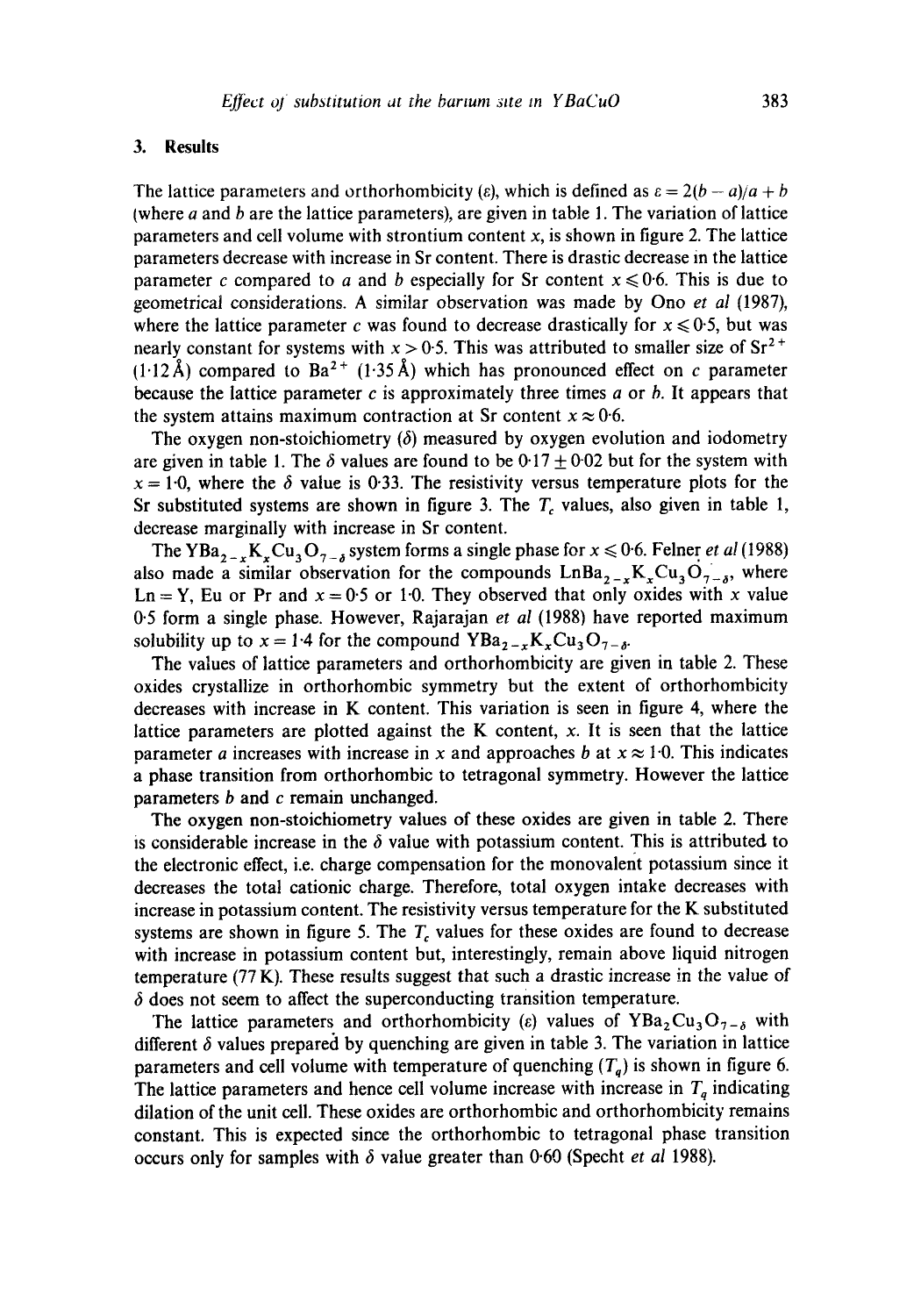| l'able 1.                                                                                                                                                       |                                           |                            |         | Situctural parameters of YBa <sub>2</sub> -xSr <sub>x</sub> Cu <sub>3</sub> O <sub>7-e</sub> |                                      |                                        |                          |                                              |
|-----------------------------------------------------------------------------------------------------------------------------------------------------------------|-------------------------------------------|----------------------------|---------|----------------------------------------------------------------------------------------------|--------------------------------------|----------------------------------------|--------------------------|----------------------------------------------|
|                                                                                                                                                                 |                                           | Lattice parameters (Å)     |         | Cell volume                                                                                  | Orthorhombicity                      | Oxygen non-stoichiometry $(\delta)$ by |                          |                                              |
| Compounds                                                                                                                                                       | a                                         | P                          | U       | $\hat{\mathbf{A}}^3$                                                                         | $a + b(a - 2a) = 3$                  | $O2$ evolution                         | Iodometry                | transition temp. $T_c(K)$<br>Superconducting |
|                                                                                                                                                                 |                                           |                            |         |                                                                                              |                                      |                                        |                          |                                              |
| $\begin{array}{l} \mathbf{Y}\mathbf{B}\mathbf{a}_{2-x}\mathbf{S}\mathbf{r}_x\mathbf{C}\mathbf{u}_3\mathbf{O}_{7-s}\\ x=0:2\\ 0:4\\ 0:6\\ 0:8\\ 0:8 \end{array}$ |                                           | 3.8816                     | 11.6830 |                                                                                              |                                      |                                        |                          | 5                                            |
|                                                                                                                                                                 |                                           | 3.8788                     | 11.6364 |                                                                                              |                                      |                                        |                          | 88                                           |
|                                                                                                                                                                 |                                           | 3.8782                     | 11.6149 |                                                                                              | 40134<br>00138<br>00144<br>00134     | 1764833                                |                          | 85                                           |
|                                                                                                                                                                 |                                           | 3.8741                     | 11.6149 |                                                                                              |                                      |                                        |                          | 84                                           |
| $\tilde{z}$                                                                                                                                                     | 38238<br>38254<br>38227<br>38225<br>38210 | 3.8712                     | 11.6134 | $\begin{array}{l} 173.68 \\ 172.66 \\ 172.19 \\ 172.00 \\ 171.78 \end{array}$                | 0-0131                               |                                        | 22223<br>2020<br>2020    | 82                                           |
|                                                                                                                                                                 |                                           | Lattice parameters $(A)$   |         | Cell volume                                                                                  | Orthorhombicity                      | Oxygen non-stoichiometry (ô) by        |                          | Superconducting                              |
| Compounds                                                                                                                                                       | a                                         | è                          | پ       | $\hat{A}^3$                                                                                  | $a = 2(b - a)/a + b$                 | $O2$ evolution                         | lodometry                | transition temp. $T_c(K)$                    |
| $YBa_{2-x}K_xCu_3O_{7-\delta}$<br>$x = 0.2$                                                                                                                     | 1935                                      | 3.8994                     | 117308  |                                                                                              |                                      |                                        |                          | 87                                           |
| 64                                                                                                                                                              |                                           |                            | 11.7308 |                                                                                              |                                      |                                        |                          | 83                                           |
|                                                                                                                                                                 | 38623<br>38886<br>38967<br>39021          | 3-9076<br>1-9021<br>3-9129 |         | 173-53<br>177-05<br>178-00<br>178-86                                                         | 0-0275<br>0-0116<br>0-0034<br>0-0038 | 5146882                                | ł                        |                                              |
| 6.8                                                                                                                                                             |                                           |                            | 11.7308 |                                                                                              |                                      |                                        | ļ                        | 8888                                         |
| $\overline{10}$                                                                                                                                                 |                                           | 3.9129                     | 117308  | [79.1]                                                                                       |                                      |                                        | $\overline{\phantom{a}}$ |                                              |

 $s_{r_s}C_{u_3}O_r$ Table 1. Structural parameters of  $YBa_{2}$ .

384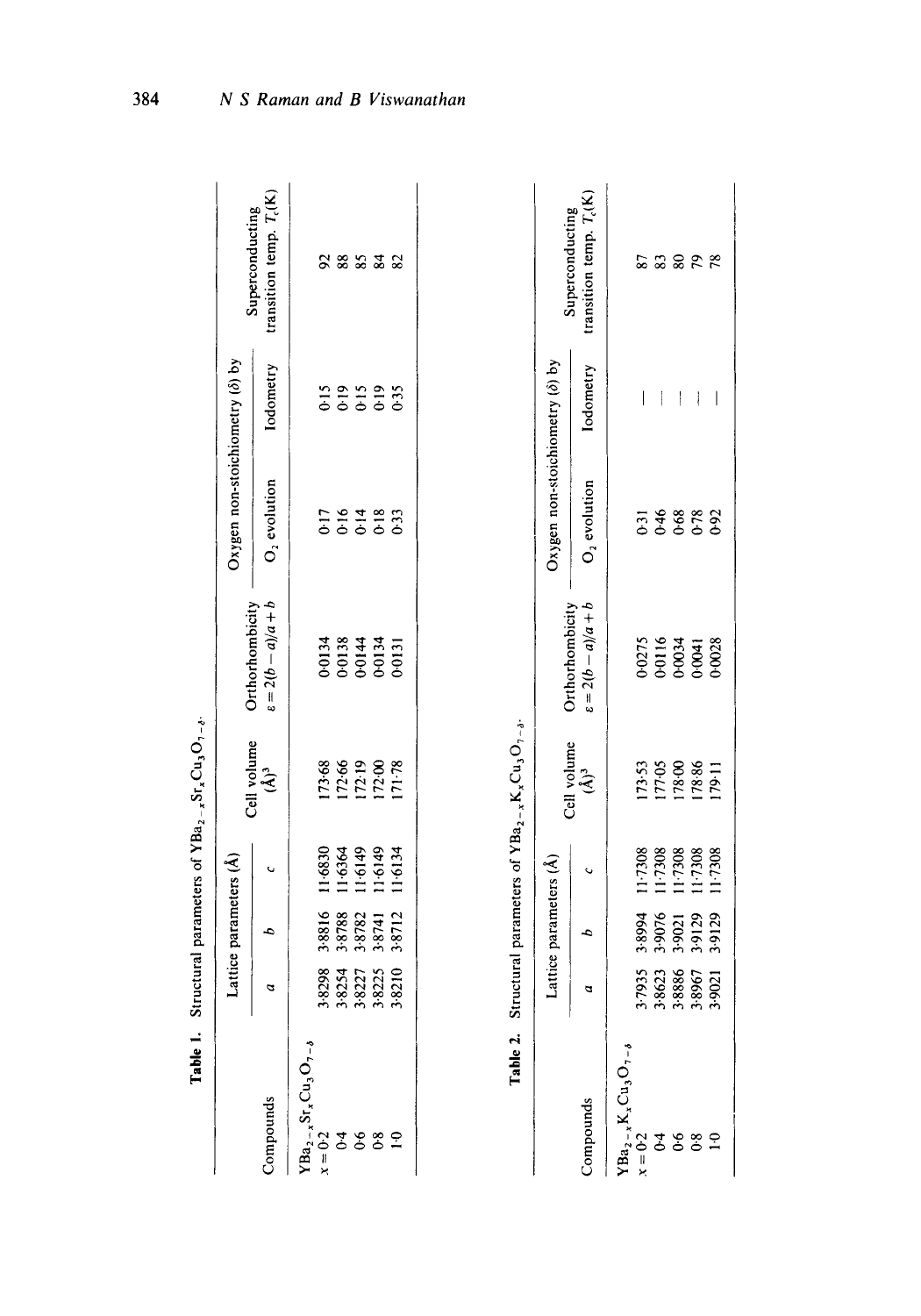

**Figure 2.** Variation of lattice parameters  $(a, b \text{ and } c)$  and cell volume  $(V)$  with Sr content  $(x)$  in  $YBa_{2-x}Sr_xCu_3O_{7-x}$ .



**Figure 3.** Resistivity vs temperature plot for  $YBa_{2-x}Sr_xCu_3O_{7-x}$ , where  $x=(a)$  02, **(b) 0.4, (e) 0.6. (d) 0.8 and (e) 1.0.** 

The  $\delta$  values in these oxides are found to be in the range  $0.10$  to  $0.42$ . The increase in the  $\delta$  value is expected, since these samples are quenched from high temperatures. **The resistivity vs temperature plot is shown in figure 7. It is seen that only the**  samples quenched from temperatures less than 873 K are superconducting at  $\approx 90$  K. **However the samples quenched from 973 K seem to show superconductivity at less than 77 K. But the samples quenched from temperatures greater than 973 K show increase in resistivity with decrease of temperature suggesting metal to semiconductor transition.** 

The oxygen non-stoichiometry  $(\delta)$  controls both the crystal structure and superconducting transition temperature. In figure 8 the oxygen non-stoichiometry  $(\delta)$  in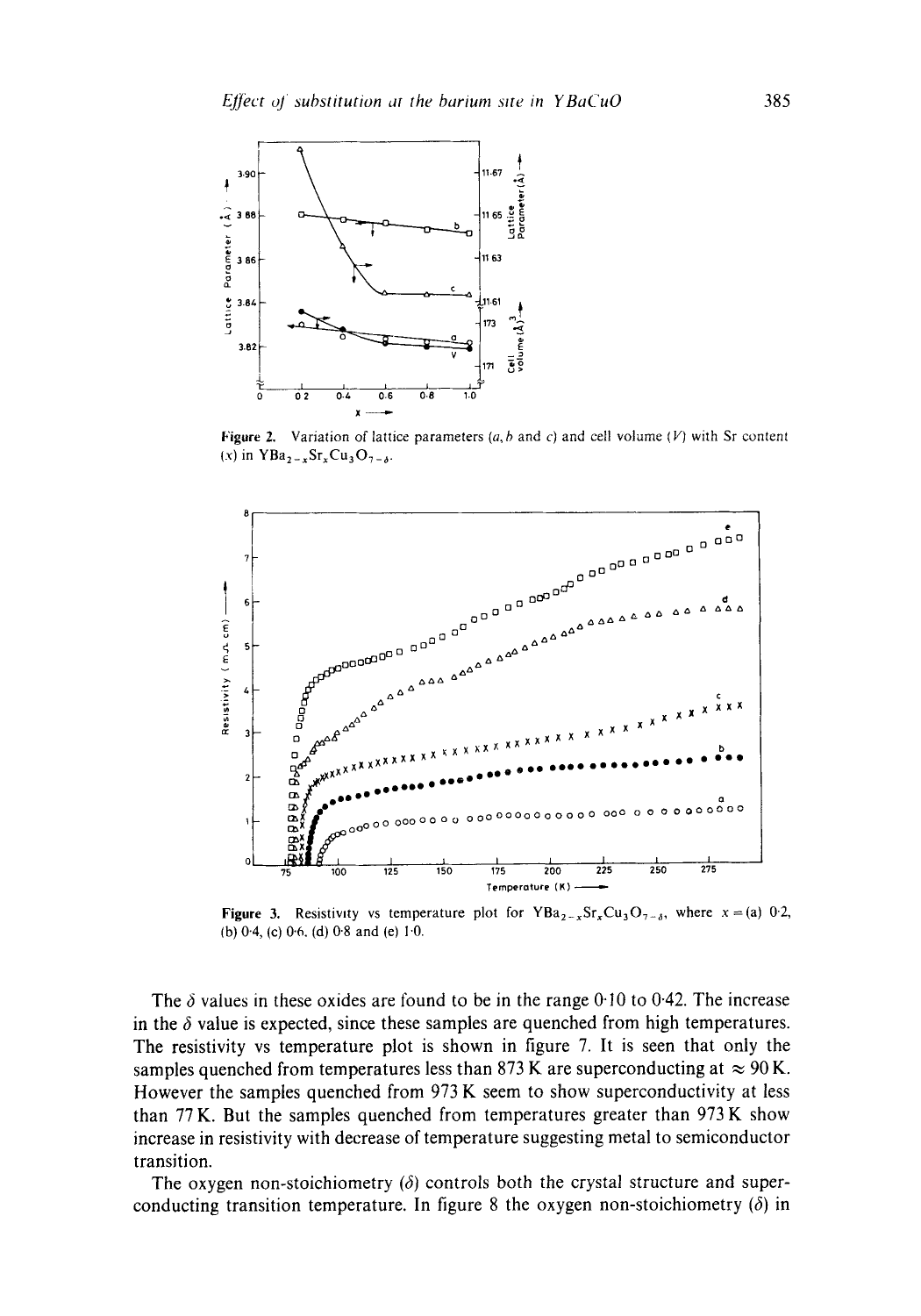

Figure 4. Variation of lattice parameters  $(a, b \text{ and } c)$  and cell volume (V) with K content (x) in  $YBa_{2-x}K_xCu_3O_{7-s}$ .



Figure 5. Resistivity vs temperature plot for  $YBa_{2-x}K_xCu_3O_{7-\delta}$ , where  $x=(a)$  0.2, (b) 0.4, (c) 0.6, (d) 0.8 and (e) 1.0.

 $YBa_{2-x}K_xCu_3O_{7-\delta}$  is plotted against orthorhombicity ( $\varepsilon$ ) and  $T_c$ . In figure 9 the oxygen non-stoichiometry ( $\delta$ ) in YBa<sub>2</sub>Cu<sub>3</sub>O<sub>7- $\delta$ </sub> is plotted against orthorhombicity (e) and  $T_c$ . The  $T_c$  for YBa<sub>2-x</sub>K<sub>x</sub>Cu<sub>3</sub>O<sub>7- $\delta$ </sub> decreases with  $\delta$  but remains above 77K, whereas for YBa<sub>2</sub>Cu<sub>3</sub>O<sub>7-8</sub>T<sub>c</sub> decreases drastically. The orthorhombicity ( $\varepsilon$ ) decreases with  $\delta$  for YBa<sub>2-x</sub>K<sub>x</sub>Cu<sub>3</sub>O<sub>7- $\delta$ </sub>, but it remains unchanged for YBa<sub>2</sub>Cu<sub>3</sub>O<sub>7- $\delta$ </sub>.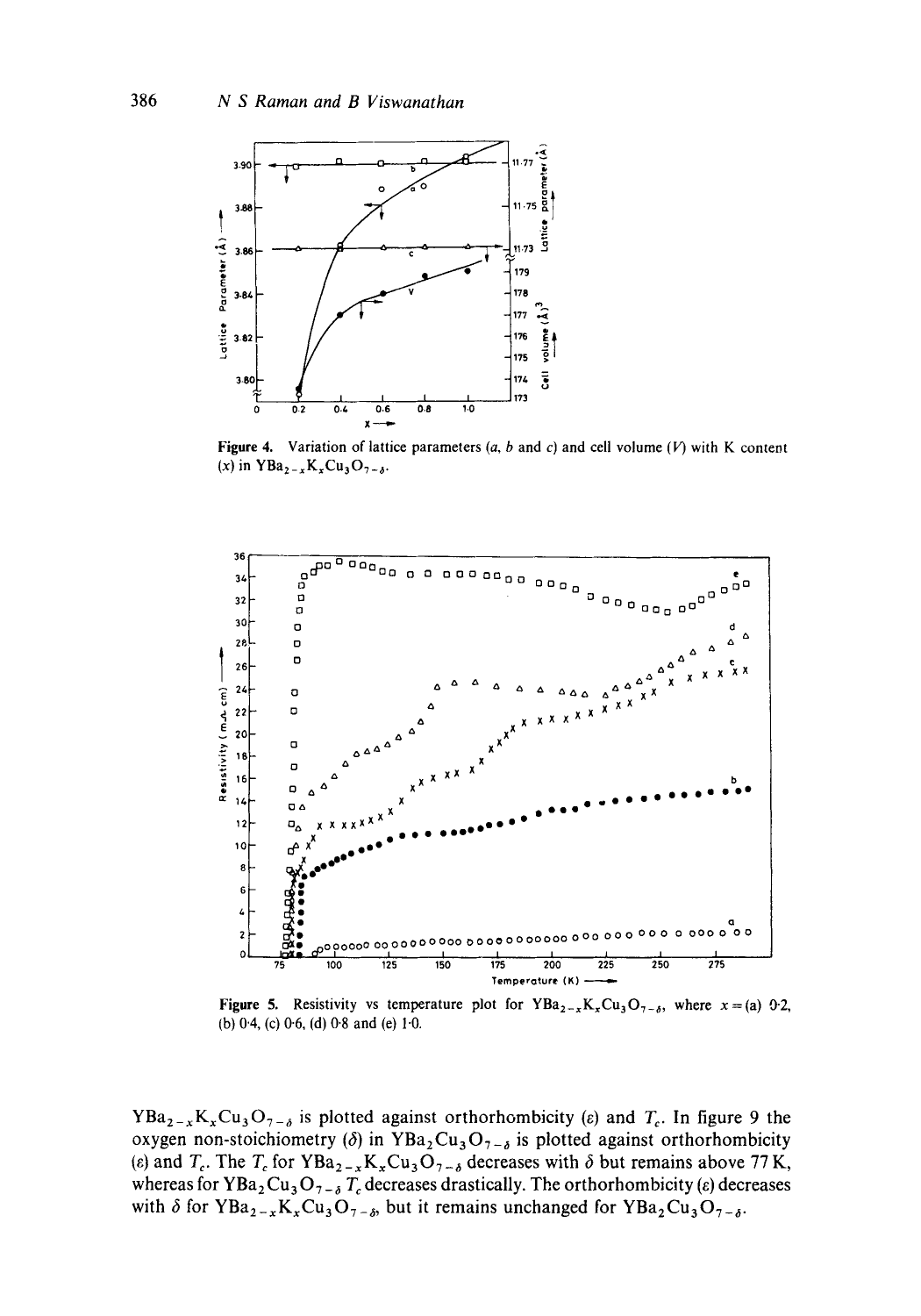| I                                                                    |
|----------------------------------------------------------------------|
|                                                                      |
| ֚֓<br>֖֖֖֖֖֖֖֖֖֖֧ׅ֖ׅ֖֖֧֪֪ׅ֖֧֪֪֪֪֪֪֪֧֪ׅ֖֚֚֚֚֚֚֚֚֚֚֚֚֚֚֚֚֚֚֚֚֚֚֚֬֝֝֓֞֝ |
|                                                                      |
| ֚֚֚֬                                                                 |
|                                                                      |
|                                                                      |
| ī                                                                    |
| I                                                                    |
| I                                                                    |
|                                                                      |
| I                                                                    |
|                                                                      |
|                                                                      |
|                                                                      |
| ׇ֘֝                                                                  |
|                                                                      |
|                                                                      |
|                                                                      |
| l                                                                    |

|                                                                                                                                                                                                                                                                                             |                                           | Lattice parameters (A)                    |                                                     |                                               | <b>Orthorhombicity</b>                    | Oxygen non-stoichiometry $(\delta)$ by |           | Superconducting          |
|---------------------------------------------------------------------------------------------------------------------------------------------------------------------------------------------------------------------------------------------------------------------------------------------|-------------------------------------------|-------------------------------------------|-----------------------------------------------------|-----------------------------------------------|-------------------------------------------|----------------------------------------|-----------|--------------------------|
| ompounds                                                                                                                                                                                                                                                                                    |                                           |                                           |                                                     | Cell volume<br>$(A)^3$                        | $d + v/(p - q)(2) = z$                    | $O2$ evolution                         | Iodometry | ransition temp. $T_c(K)$ |
|                                                                                                                                                                                                                                                                                             |                                           |                                           |                                                     |                                               |                                           |                                        |           |                          |
| $\begin{array}{l} \rm YBa_2Cu_3O_{7-\delta}\\ T_q(\rm K)=673\\ 773\\ 873\\ 973\\ 973\\ 1073\\ 1173\\ 1173\\ 1173\\ 1173\\ 1173\\ 1173\\ 1173\\ 1173\\ 1173\\ 1173\\ 1173\\ 1173\\ 1173\\ 1173\\ 1173\\ 1173\\ 1173\\ 1173\\ 1173\\ 1173\\ 1173\\ 1173\\ 1173\\ 1173\\ 1173\\ 1173\\ 1173\\$ |                                           |                                           |                                                     |                                               |                                           |                                        |           |                          |
|                                                                                                                                                                                                                                                                                             |                                           |                                           |                                                     |                                               |                                           |                                        |           | $\mathbf{S}$             |
|                                                                                                                                                                                                                                                                                             |                                           |                                           |                                                     |                                               |                                           |                                        |           | S.                       |
|                                                                                                                                                                                                                                                                                             |                                           |                                           |                                                     |                                               |                                           |                                        |           | $\mathbf{\mathbf{I}}$    |
|                                                                                                                                                                                                                                                                                             | 38230<br>38234<br>38276<br>38326<br>38326 | 38924<br>38924<br>38972<br>39888<br>39018 | 11·6772<br>11·6772<br>11·6964<br>11·7054<br>11·7054 | 73-76<br>173-76<br>174-55<br>175-20<br>175-17 | 00180<br>00180<br>00184<br>00184<br>00184 | $22887$<br>$-25887$                    |           | ļ                        |
|                                                                                                                                                                                                                                                                                             |                                           |                                           |                                                     |                                               |                                           |                                        |           |                          |
|                                                                                                                                                                                                                                                                                             |                                           |                                           |                                                     |                                               |                                           |                                        |           |                          |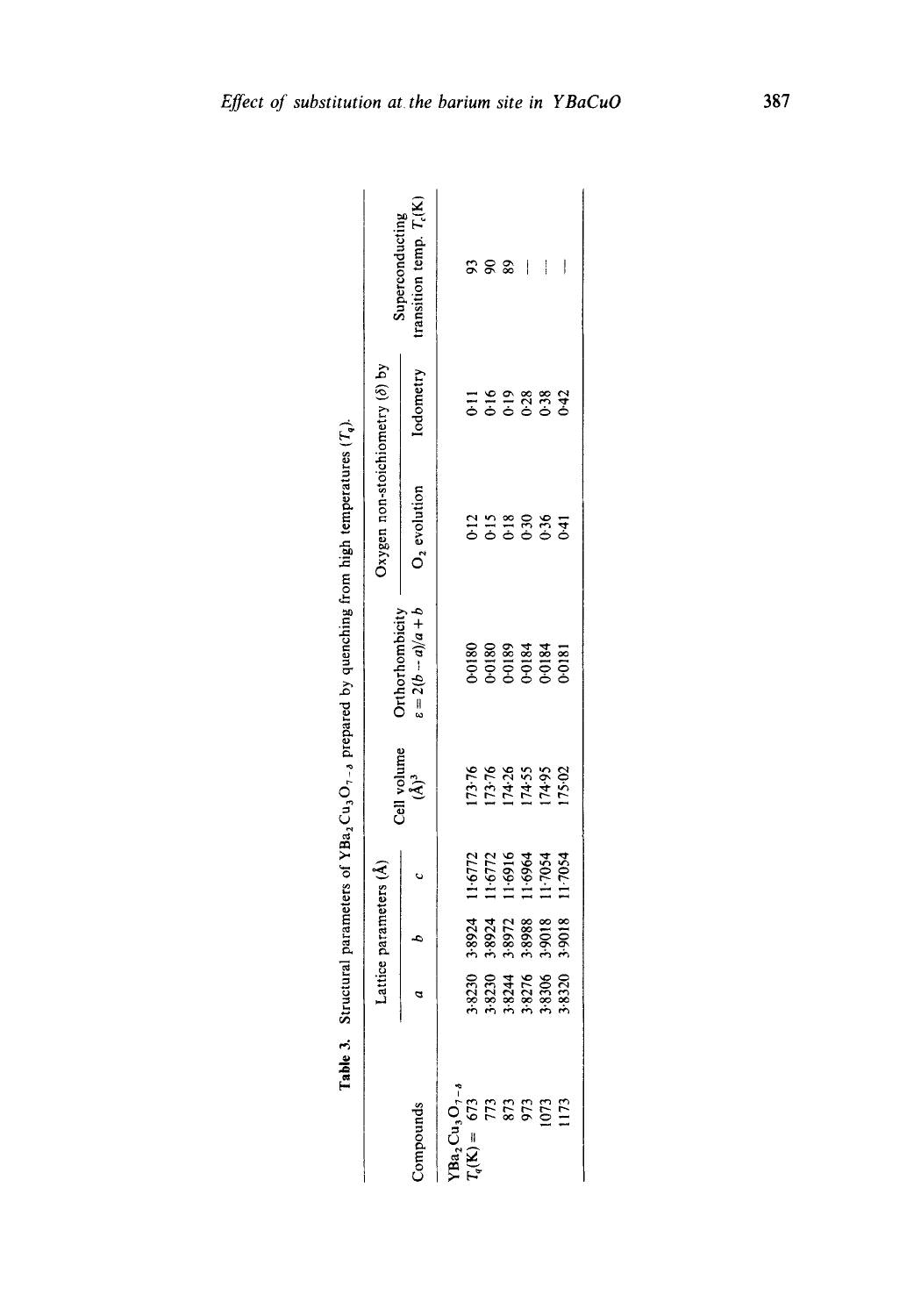

Figure 6. Variation of lattice parameters  $(a, b \text{ and } c)$  and cell volume  $(W)$  with temperatures of quenching  $(T_q)$  of YBa<sub>2</sub>Cu<sub>3</sub>O<sub>7-8</sub>.



Figure 7. Resistivity vs temperature plot for  $YBa_2Cu_3O_{7-\delta}$  prepared by quenching from high temperatures  $(T_q$  in K): (a) 673, (b) 773, (c) 873, (d) 973, (e) 1073 and (f) 1173.



Figure 8. Variation in  $T_c$  (o) and orthorhombicity  $\varepsilon(\Delta)$  with oxygen non-stoichiometry ( $\delta$ ) of  $YBa_{2-x}K_xCu_3O_{7-\delta}$ .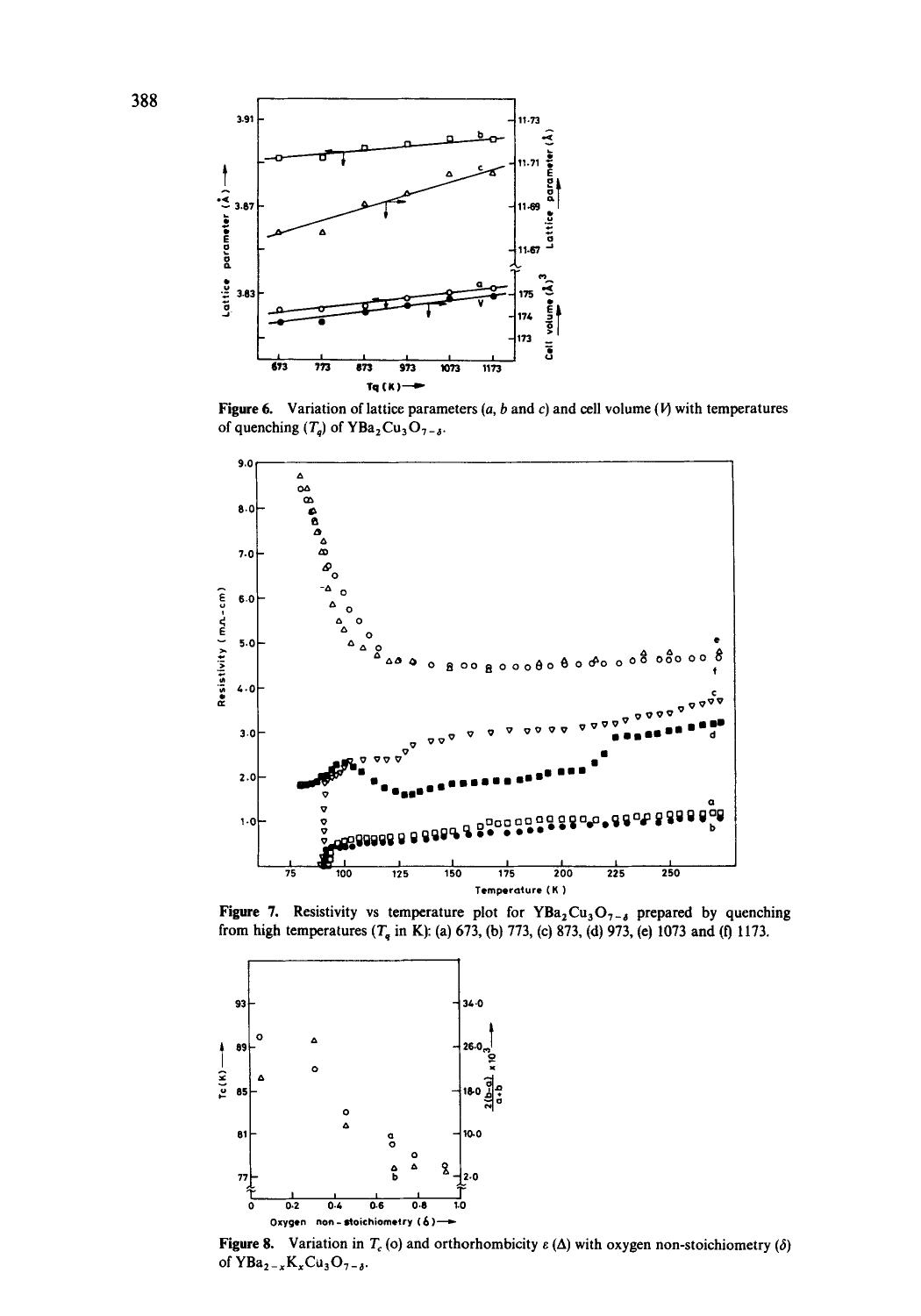

Figure 9. Variation in  $T_c$  (o) and orthorhombicity  $\varepsilon(\Delta)$  with oxygen non-stoichiometry ( $\delta$ ) of  $YBa_2Cu_3O_{7-s}$ .

### **4. Discussion**

The cause for the decrease in  $T_c$  in YBa<sub>2</sub>Cu<sub>3</sub>O<sub>7- $\delta$ </sub> is attributed to the increase in the  $\delta$  value as reported (Beno *et al 1987*). The increase in  $\delta$  in these systems is due to vacancies created at O1 site. This is established from powder neutron diffraction studies (Santoro et *al* 1987).

The decrease in  $T_c$  in the substituted systems may be due to chemical pressure induced in the lattice by substitution of smaller Sr or monovalent K at Ba site. It is known 'that the Ba-O4 (2.7408 Å) distance along  $a-b$  plane is less than that of *c*-direction i.e. Ba- $O2/O3$  (2.984/2.960 Å) or Ba-O1 (2.874 Å) distances (Santoro *et al* 1987). Therefore, substitution of Sr at the Ba site would have decreased the effective bonding with the oxide ions in the neighbouring Cu-O planes or chains, i.e. along c-direction. This causes further weakening of  $Ba(Sr)$ –O1 and  $(Ba)Sr$ –O2/O3 bonds. Because of this chemical pressure some of the oxide ions at O1 could have escaped leading to marginal increase in the  $\delta$  value. This could have influenced the Cu-O2/O3 plane, probably by increasing the electron density and thus restricting the hole movement. This could have led to marginal decrease in the value of  $T_c$ .

In the case of monovalent K substitution the effective coordination number of Ba is reduced. Among the oxide ions coordinated to Ba, oxide ion at O1 site is weak  $\lceil \Delta H \rceil$  for O1 removal and insertion is  $\approx \pm 90 \text{ kcal/mol}$  which is far less than for other lattice oxide ions present, which have  $\Delta H$  values of  $>$  300 kcal/mol (Marucco and Gledel 1989)]. Therefore oxide ion from O1 site would have escaped due to chemical pressure because of electronic effect. This is evident from increase in  $\delta$  value as high as 0.92 for K content  $X = 1.0$ . However, an interesting question arises as to how such a drastic increase in  $\delta$  does not decrease the superconducting transition temperature,  $T_c$ . It still remains above 77 K.

The increase in the oxygen vacancies or oxygen non-stoichiometry  $(\delta)$  in these oxides is attributed to loss of oxide ion from O1 site. Increase in  $\delta$  value in YBa<sub>2</sub>Cu<sub>3</sub>O<sub>7- $\delta$ </sub> decreases the T<sub>c</sub> drastically, whereas increase in  $\delta$  value (as high as 0.92) in potassium substituted system,  $YBa_{2-x}K_xCu_3O_{7-\delta}$ , does not decrease the  $T_c$  below 77 K. It induced phase transition from orthorhombic to tetragonal symmetry. This means loss of almost all the chain oxygen (O1) does not decrease the  $T_c$  in these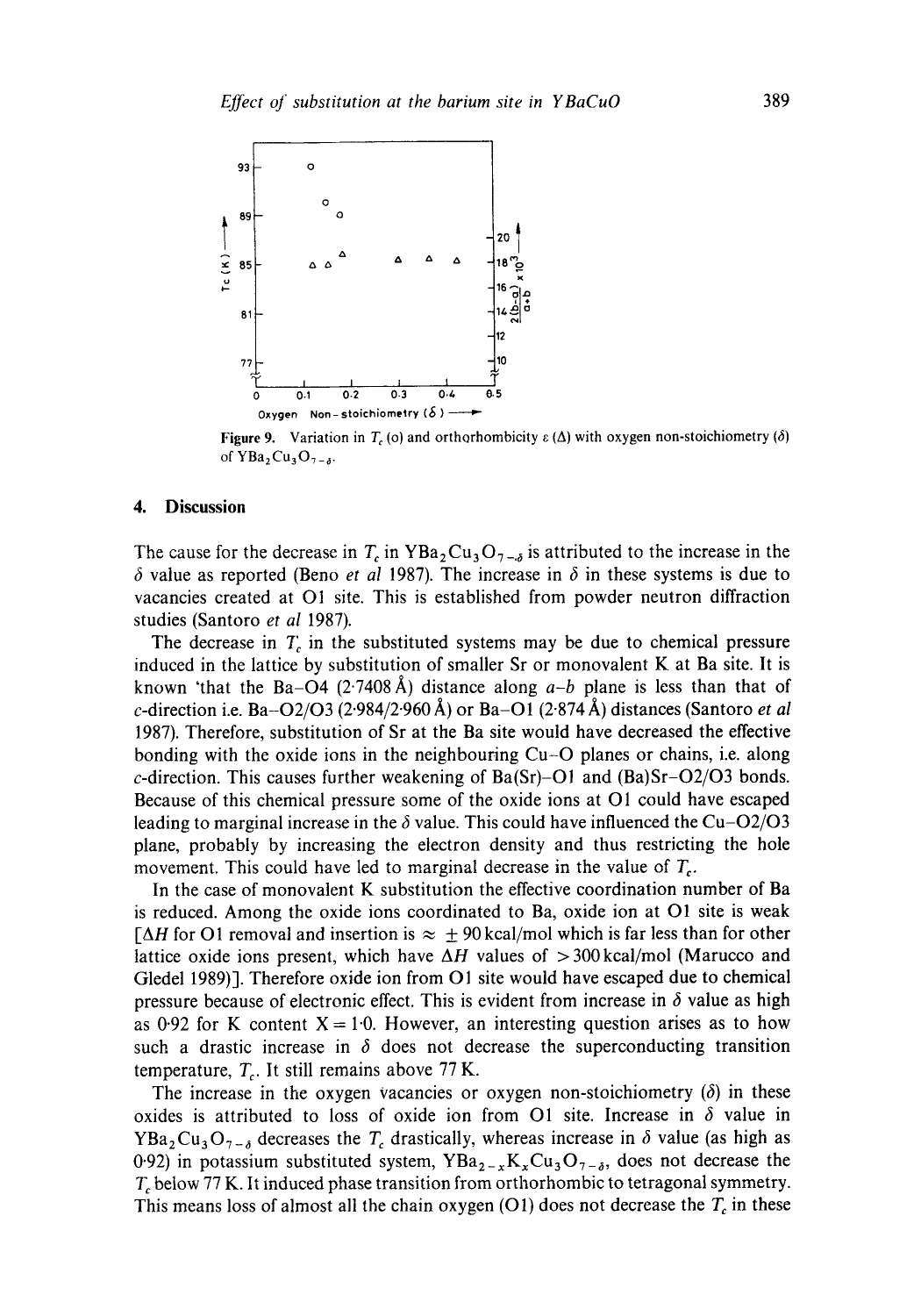systems. These results indicate that presence of oxide ion at O1 position is not always a necessary condition for the 123 oxide to superconduct. Therefore, the role played by copper-oxygen planes  $(Cu2-O2/O3)$  in superconductivity is crucial compared to copper-oxygen chains  $(Cu1-O1)$  in 123 oxides. This is observed in the bismuth and thallium based superconductors, where only copper-oxygen planes are present, not chains.

The 123 oxides are more promising than other high  $T_c$  oxides. However, the stability of these oxides poses problems. The lack of stability in these oxides is mainly due to copper-oxygen chains. The results in this study suggest that the copper-oxygen chains can be monitored  $\mathfrak{h}^*$  making suitable substitution at Ba site. Therefore, by making suitable modification at the copper-oxygen chain the stability of the 123 oxides can be improved.

# **5. Conclusions**

The increase in  $\delta$  value for YBa<sub>2</sub>Cu<sub>3</sub>O<sub>7- $\delta$ </sub> prepared by quenching decreases the T<sub>c</sub> drastically. In YBa<sub>2-x</sub>K<sub>x</sub>Cu<sub>3</sub>O<sub>7- $\delta$ </sub> system as K content increases the value of  $\delta$ increases, which leads to a likely phase transition at  $x = 1.0$ . However, such an increase in the  $\delta$  value does not affect the superconducting transition temperature, which remains above 77 K. In YBa<sub>2-x</sub>Sr<sub>x</sub>Cu<sub>3</sub>O<sub>7-6</sub> system as Sr content increases there ismarginal decrease in the oxygen content as well as superconducting transition temperature.

# **Acknowledgement**

NSR thanks the Council of Scientific and Industrial Research, New Delhi, for the Research Associateship.

## **References**

Beno M A *et al* I987 *Appl. Phys. Lett.* 51 6

- Beyers R and Shaw T M 1989 in *Solid state physics* (eds) H Ehrenreich and D Turnbull (New York: Academic Press) p 135
- Cava R J, Battlog B, Chen C H, Rietman E A, Zahurak S M and Werder D 1987 *Nature (London)* 329 423
- Farneth W E, Bordia R K, McCarron III E M, Crawford M K and Flippen R B 1988 *Solid State Commun.*  66 953 (and references therein)

Felner I, Kowitt M, Lehari Y, Edery D, Bendov L, Wolfus Y and Nowik 1 1988 *Mod. Phys. Lett.* B2 713

Gallagher P K, O'Bryan H M, Sunshine S A and Murphy D W 1987 *Mater. Res. Bull.* 22 995

Harris D C and Hewston T A 1987 *J. Solid State Chem.* 69 182

Holland G F and Stacy A M 1988 *Acc. Chem. Res. 21 8* 

Jogersen J D *et al* 1987 *Phys. Rev.* B36 3608

Kanno R, Takeda Y, Hasegawa M, Yamamoto O, Takano M, Ikada Y and Bando Y 1987 *Mater. Res. Bull.* 22 ! 525

Kawamura G and Hiratani M 1987 *J. Electrochem. Soc.* 134 3211

- Kwok W K et al 1988 Phys. Rev. B37 106
- Liang R and Nakamura T 1988 *Jpn J. Appl. Phys.* 27 L1277
- Marucco J F and Gledel C 1989 *Physica* C160 73

Ono A, Tanaka T, Noraki H and Tshizawa Y 1987 *Jpn J. Appl. Phys.* 26 L1687